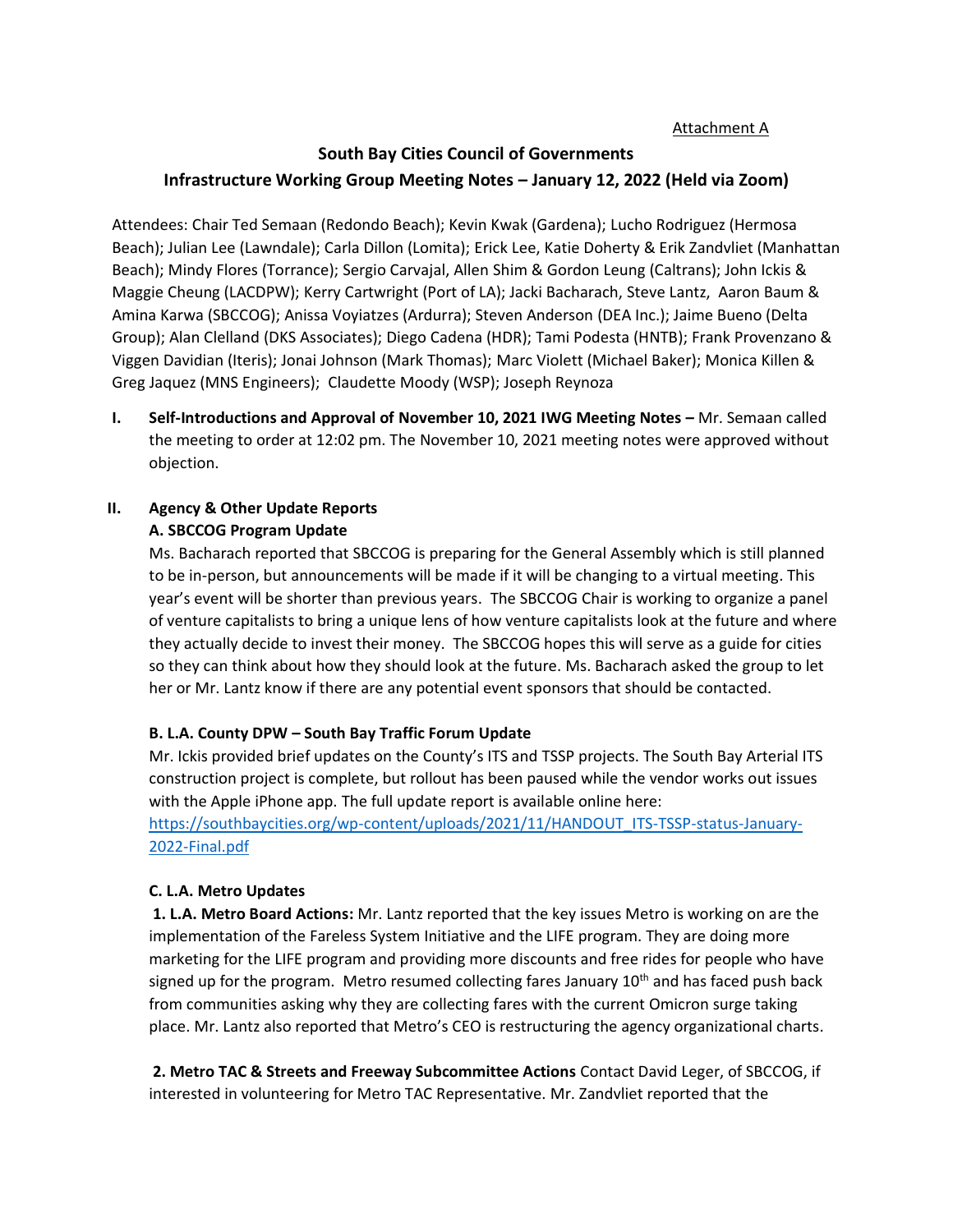subcommittee was dark in December and there are no new updates. Mr. Zandvliet has been acting as Chair until the subcommittee makes nominations. The ATP call for projects will be open March 17 with applications due June 15. Additional scoring points will be given to projects in disadvantaged communities.

# **D. Caltrans South Bay Projects Update**

#### **1. Projects funded (fully or in-part) by South Bay Measure R/M Highway Programs**

Mr. Carvajal reported that Caltrans is waiting to hear back from Metro regarding next steps for funding for Measure R/M projects.

#### **III. Measure R and Measure M Updates**

**-FY22-23 Measure R & Measure M South Bay Metro Budget Request Process Update:** Mr. Lantz reported that Metro is taking the Measure R mid-year project funding update to the Board this month which includes one South Bay project modification to a Manhattan Beach project.

# **IV. Caltrans Pacific Coast Highway SHOPP Project status presentation**

Mr. Shim presented on Caltrans' CAPM projects along PCH which include adjacent street improvements proposed by SBCCOG cities along the corridor. Mr. Shim reported they are now at 95% completion of the project design. The scope of work includes resurfacing, a new shared dedicated bike and bus lane, pedestrian safety devices, and upgraded ADA curb ramp at locations. Environmental revalidation is expected to be completed by March. A draft funding agreement has been sent to Metro for review. The projects will be ready to list in June 2022 with construction scheduled to begin Winter 2022 and completed by Winter 2024. For more detail, Mr. Shim's presentation is available online here: [https://southbaycities.org/wp](https://southbaycities.org/wp-content/uploads/2021/11/PRESENTATION_Caltrans-PCH-update.pdf)[content/uploads/2021/11/PRESENTATION\\_Caltrans-PCH-update.pdf](https://southbaycities.org/wp-content/uploads/2021/11/PRESENTATION_Caltrans-PCH-update.pdf)

# **V. South Bay Fiber Network Implementation Update**

Mr. Baum reported the SBCCOG has nearly completed construction of the Phase 1 fiberoptic ring and laterals. The SBCCOG is also in the process of developing Phase 2 which will address access, underserved areas, and equity issues. Lomita has approved and permitted micro trenching for two new sites in the network. The SBCCOG continues its work in capacity building and applications development through the South Bay Fiber Working Group.

# **VI. South Bay Local Travel Network Implementation Update**

Mr. Baum reported that the SBCCOG is moving forward in developing the two corridor projects. The Beach Cities corridor includes El Segundo, Manhattan Beach, Hermosa Beach, and Redondo Beach. The Inland corridor includes Hawthorne, Lawndale, and Gardena. The SBCCOG is conducting outreach to city officials and staff to receive input on the proposed LTN routes and destinations. The goal will be to implement the project using Measure M MSP funding beginning in FY 2023-24. The SBCCOG is also using city partners' assistance to identify vendors and consultants for a wayfinding and signage RFP. SBCCOG is also reaching out to community stakeholders, especially micromobility stakeholders, to get this project off the ground. Ms. Bacharach added that two pieces of legislation will be needed. One has to do with the ability to have neighborhood electric vehicles on the route, and the other has to do with providing rebates for micromobility zero